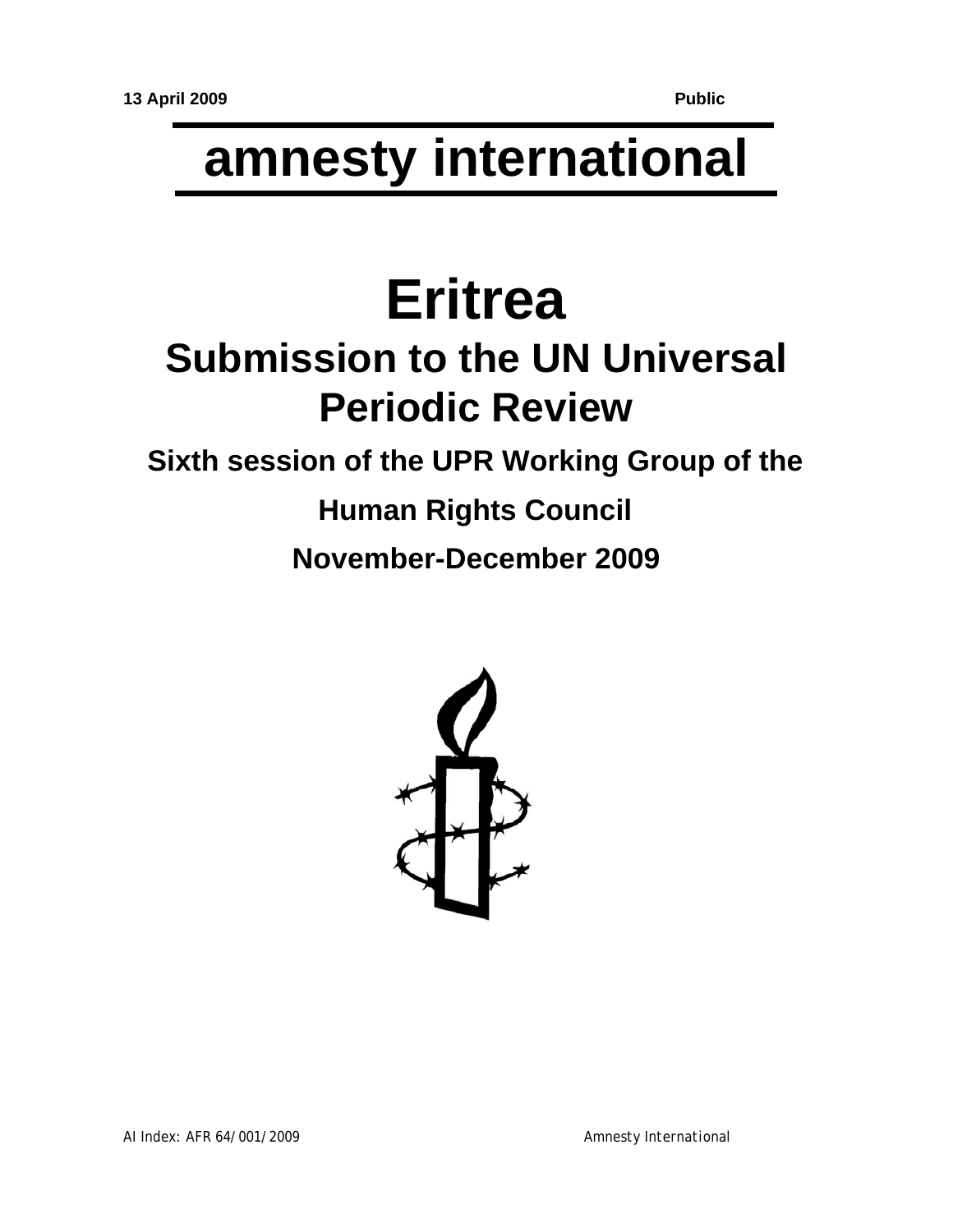#### **Executive summary**

In this submission, Amnesty International provides information under sections C and D, as stipulated in the *General Guidelines for the Preparation of Information under the Universal Periodic Review:*<sup>1</sup>

- Section C highlights Amnesty International's concerns in relation to restrictions on the right to freedom of religion, political prisoners and restrictions on freedom of the media.
- In section D, Amnesty International makes a number of recommendations for action by the government to address the areas of concern.

 1 Contained in Human Rights Council Decision 6/102, Follow-up to Human Rights Council resolution 5/1, section I adopted 27 September 2007.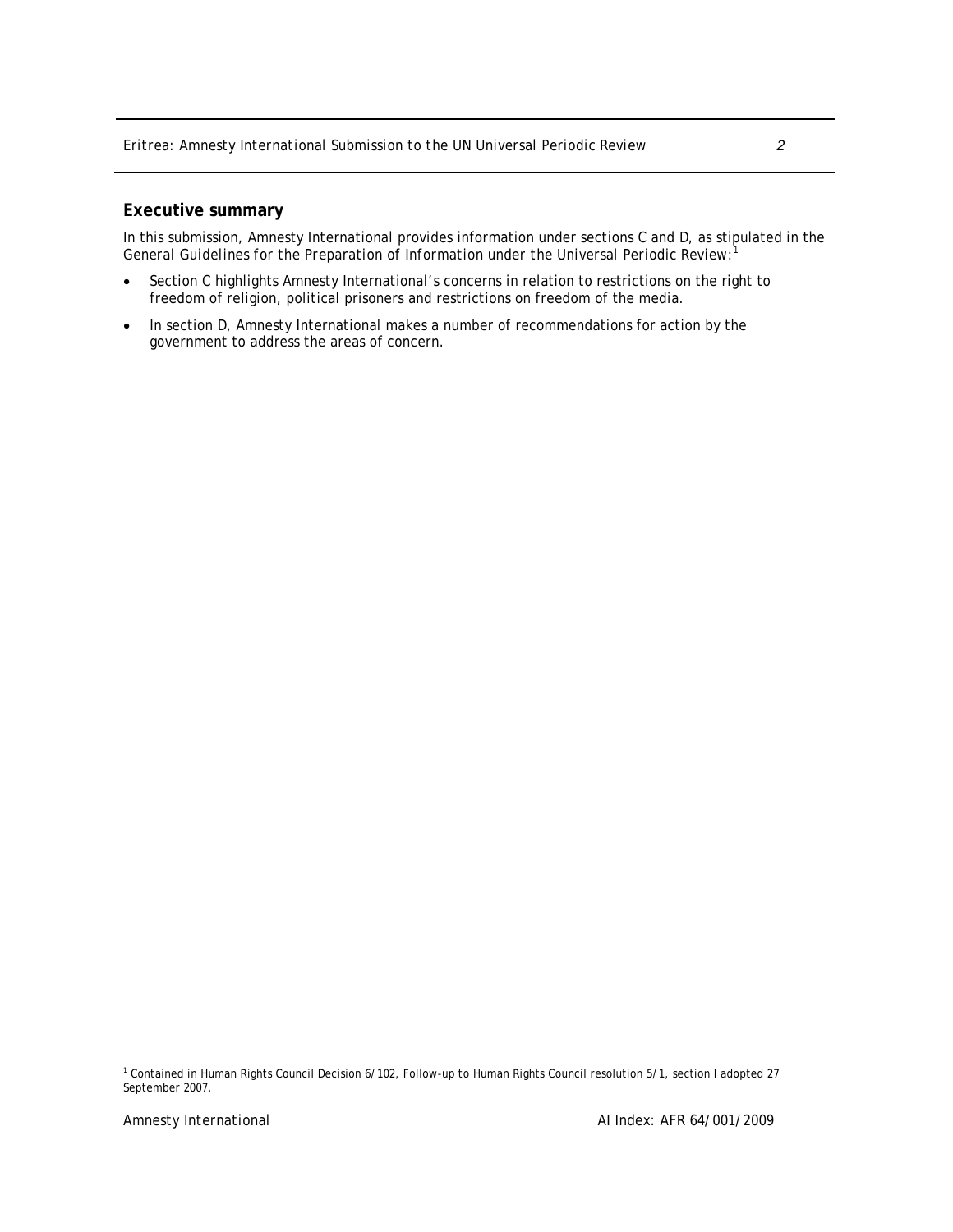### **Eritrea**

### **Amnesty International submission to the UN Universal Periodic Review**

**Sixth session of the UPR Working Group, November-December 2009** 

#### **C. Promotion and protection of human rights on the ground**

#### **Restrictions on freedom of religion**

Members of banned religious groups are at risk of arrest and incommunicado detention. Only four faiths are officially recognised in Eritrea: the Orthodox, Catholic and Lutheran Churches and Islam. In 2002, the government banned all minority religious groups. Members of these groups continue to suffer harassment and arbitrary detention. Over 3,000 members of religious minority groups are believed to be detained in Eritrea, often having been arrested while worshipping in their own homes or attending religious ceremonies, including weddings. They were detained without charge or trial, and often subjected to torture or other ill-treatment. They are often only released when they agree to stop attending religious gatherings, or are released from hospital after treatment for injuries sustained as a result of torture or illtreatment. Jehovah's Witnesses have been subjected to especially harsh treatment at the hands of the state. In 1994, they were stripped of basic citizenship rights for refusing to bear arms or perform military service.

In October 2007, Pastor Ogbamichael Teklehaimot of the Kale Hiwot Church was arrested; he remains in detention. Previously, he had been subjected to ten months of solitary confinement and hard labour at the Sawa military camp.

Amnesty International has received reports that individuals have been tortured in order to force them to denounce their faith or to punish them for performing religious activities while in detention. Prisoners have reported being locked in metal shipping containers, which magnify already extreme temperatures, or being exposed to the sun for extended periods of time. Prison conditions are generally harsh. Cells and other confinement spaces are overcrowded, damp and unhygienic. Prisoners are often malnourished and do not have access to clean drinking water.

Members of registered religions are also at risk of detention if they are seen to oppose or resist government directives. Abune Antonios, the 80 year old Patriarch and former head of the Eritrean Orthodox Church has been detained since January 2006 for resisting government interference in church affairs. In late 2004, he protested against the detention of three Orthodox priests, and in January 2005, his executive powers were removed by the church authorities. On 13 January 2006, he was formally removed from office and placed under house arrest. On 20 January, two priests accompanied by three government security agents entered his home and confiscated his personal pontifical insignia. He was held under house arrest until May 2007, when he was taken into custody by security forces and held in a specially converted house in the capital Asmara. Amnesty International is seriously concerned for Patriarch Antonios' health as he suffers from diabetes and it is believed that he has not been receiving medication. On 27 May 2007, the government announced that it had appointed a new Patriarch, in spite of rules set out by the Orthodox Church which forbids the appointment of a new Patriarch while the current Patriarch is still alive.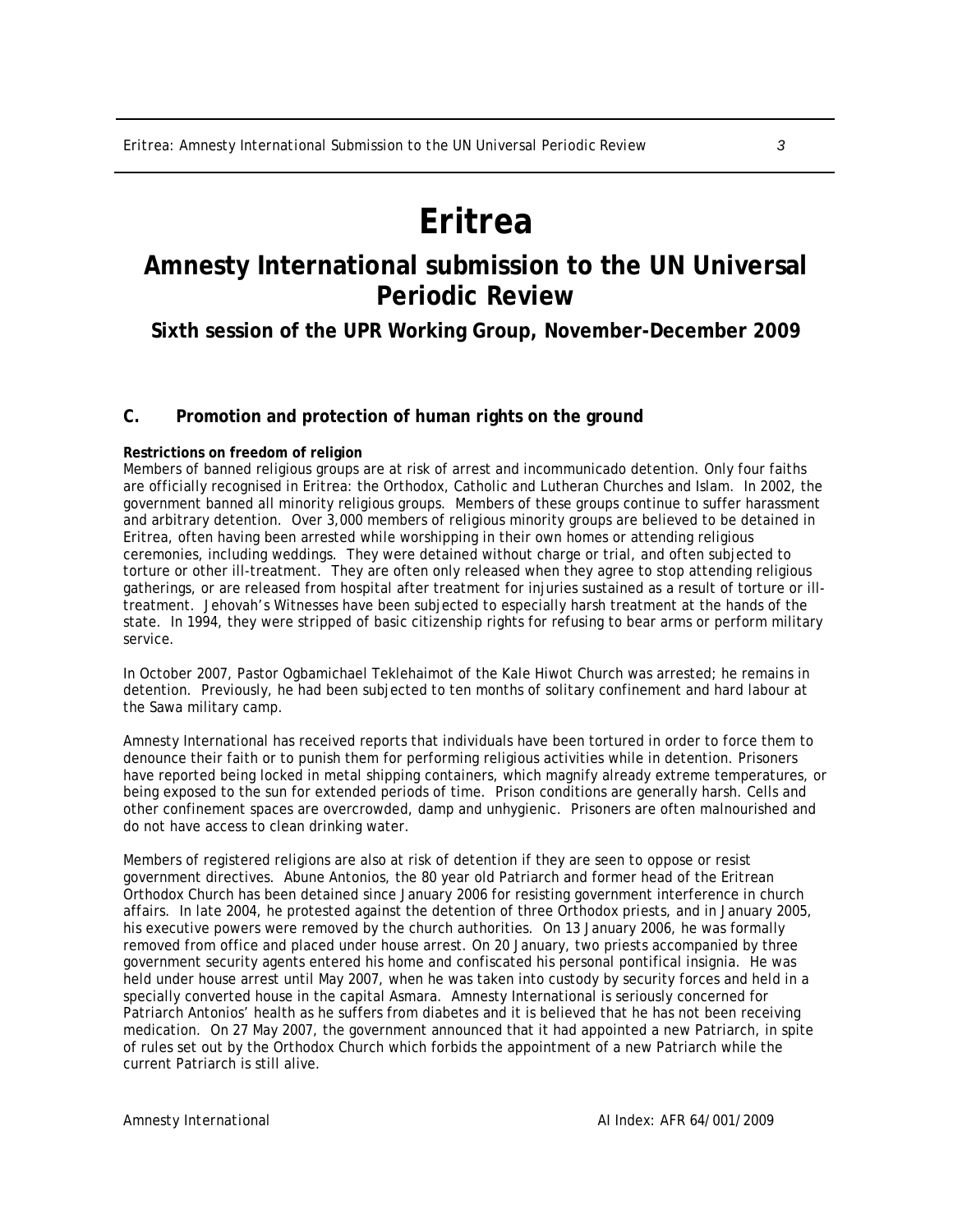The authorities have also detained a number of Muslims for opposing the government appointment of the Chief Mufti. They claimed that Sheikh Al-Amin had been appointed without consultation with the Muslim community of Eritrea. On 13-14 August 2008, at least forty Muslim clerics and scholars from the Saho ethnic group were arrested in Asmara, Senafe, Adi Keyh, Tsorona, Segeneiti, Dekemhare, Foro, Hadish, and Idafalo in the coastal Red Sea region. They were arrested in the middle of the night and taken away in unmarked cars.

Amnesty International has received multiple reports of the death in detention of religious prisoners as a result of harsh conditions and treatment, or from lack of medical care for treatable diseases. In February 2007, imprisoned Christian Magos Solomon Semere died, after four and a half years in detention. He had been denied treatment for pneumonia. In October 2008, Teklesenbet Gebreab Kiflom, was reported to have died in Wia prison, after prison officials refused to provide him with medical treatment for malaria. Two other Christians, Mogos Hagos Kiflom and Mehari Gebreneguse Asegedom also reportedly died in custody in January 2009.

#### **Political Prisoners**

Throughout the period of review, the Eritrean authorities have frequently arrested suspected government critics. There is little tolerance of dissent in the country, and no permitted forum for independent expression of political opinion or political association.

It is very difficult to obtain information on people who 'disappear' into secret detention. Families face reprisals from authorities for inquiring about an arrest or communicating with international human rights organisations.

At least eleven former government ministers and Eritrean liberation veterans who called for democratic reform and greater respect for human rights remain in secret detention following their arrest on 18 September 2001. Known as the G-15, they have never been charged or appeared in court to face trial, although the government has accused them of treason. Their exact location and health status have never been revealed by the government. At least one of the eleven, General Ogbe Abraha, reportedly died in custody due to the harsh conditions and lack of access to medical treatment. Another member of the group, Aster Fissehatsion, is said to suffer from stomach ulcers. Two US embassy staff, Ali Al-Amin and Kiflom Gebremichael, were arrested on 1 October 2001, reportedly in retaliation for US criticism of the arrest of the G-15. They remain in detention.

#### **Restrictions on freedom of the media**

No independent or private press has been permitted by the authorities following the closure of all independent media in late September 2001.

Ten journalists who protested against the closure of the media and complained to the Ministry of Information were arrested in late September 2001. They remain in incommunicado detention and have never been charged or brought before a court to face trial. The government has refused to confirm their location and health status. Four of the journalists, Fessahaye ("Joshua") Yohannes, Medhanie Haile, Said Abdulkadir and Yosuf Mohamed Ali are believed to have died in custody.

On 19 November 2005, one of the journalists, Dawit Issac, was released from custody. He was re-arrested two days later while on his way to hospital. The authorities claimed that he had only been temporarily released in order to undergo medical treatment. In January 2009, he was reportedly admitted to an Air Force hospital in Asmara, although the government has refused to confirm this. He is believed to be seriously ill, although the extent and cause of his illness remain unknown.

Mattewos Habteab was the editor of the newspaper Meqaleh from 1998 until June 2000, when he was called up for military service. A year later, he returned to his job in Asmara, but was arrested and taken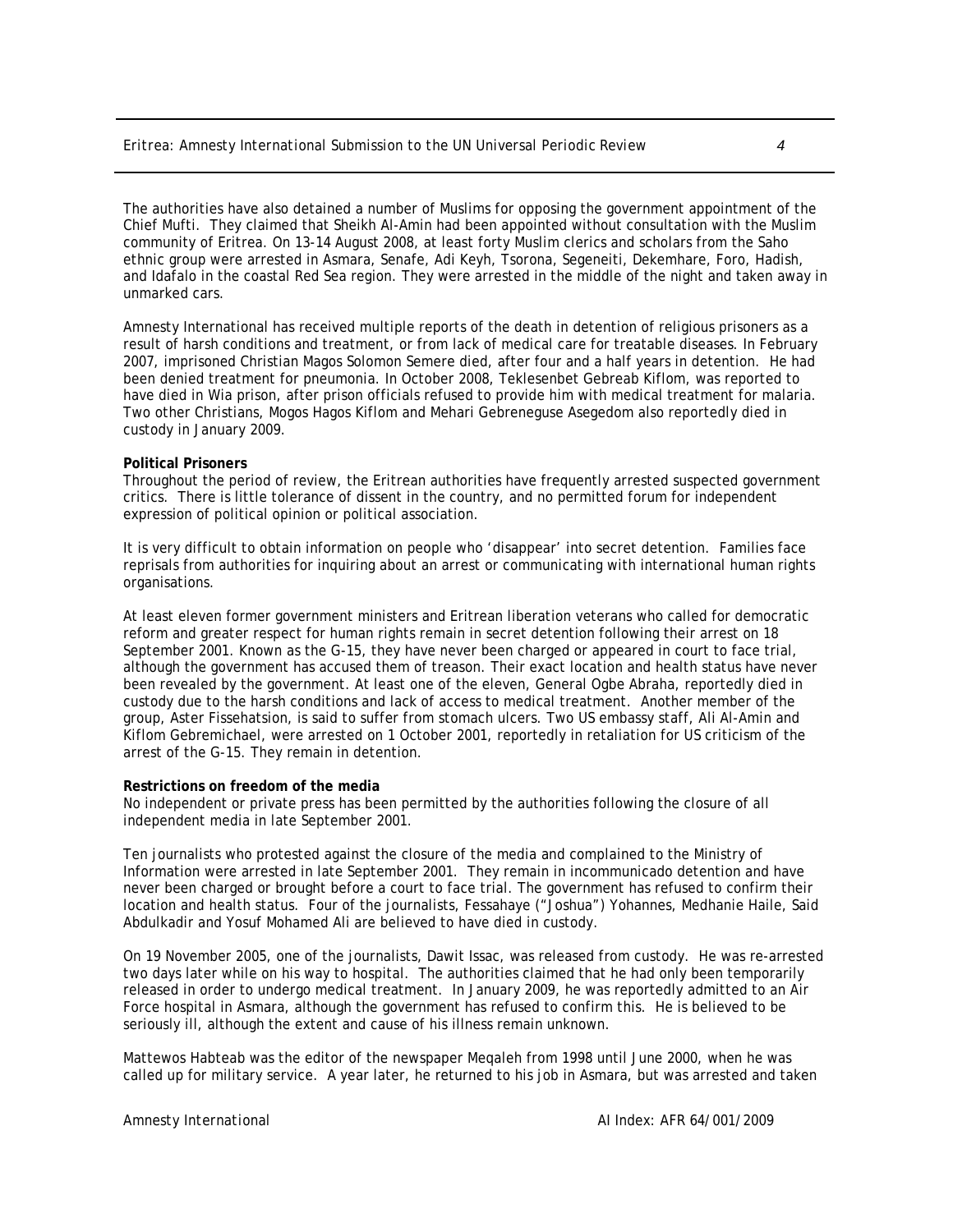to the "Track B" military prison in Asmara where he was believed to be held for approximately six weeks. In late September 2001, not long after his release, he was re-arrested as part of the government's clampdown on the independent press. He has been held incommunicado at an undisclosed location ever since.

Saleh Al-Jezaeri, an Eritrean radio and newspaper journalist, was arrested in February 2002, and has been held incommunicado ever since. His location has not been disclosed by the government, but there are reports that he is held in a special security prison known as "Karchele" in Asmara.

Since 2001, the government has tightly controlled all media and continues to clamp down on any perceived dissent within the state media. On 22 February 2009, at least fifty employees of Radio Bana were arrested by the security forces. Although some were released, an unknown number remain in detention. No reason has been given for their arrest and they have not been charged with any offence.

At least four journalists have been imprisoned since 2005 for attempting to enter Ethiopia and Sudan. They include Daniel Kibrom, with Eri-TV, who is reported to be serving five years hard labour in Eritrea for attempting to cross the border into Ethiopia.

#### **D. Recommendations for action by the State under review**

Amnesty International calls on the government of Eritrea:

*Religious and political prisoners:* 

- To immediately end the practice of torture and other ill-treatment;
- To establish independent and impartial investigations into all allegations of torture or other illtreatment of prisoners, and to bring the perpetrators to justice in accordance with international standards of fair trial;
- To immediately and unconditionally release all prisoners detained solely because of their political, religious or other conscientiously held beliefs;
- To charge all other prisoners with a recognisable criminal offence and try them in court in accordance with international standards for fair trial;
- To confirm the names, locations and health status of all detainees, and to confirm any deaths which have occurred in detention;
- To allow the ICRC immediate, full and unconditional access to all detainees; and
- To provide all detainees immediate access to a lawyer of their choice, to their families and to any medical treatment they may require.